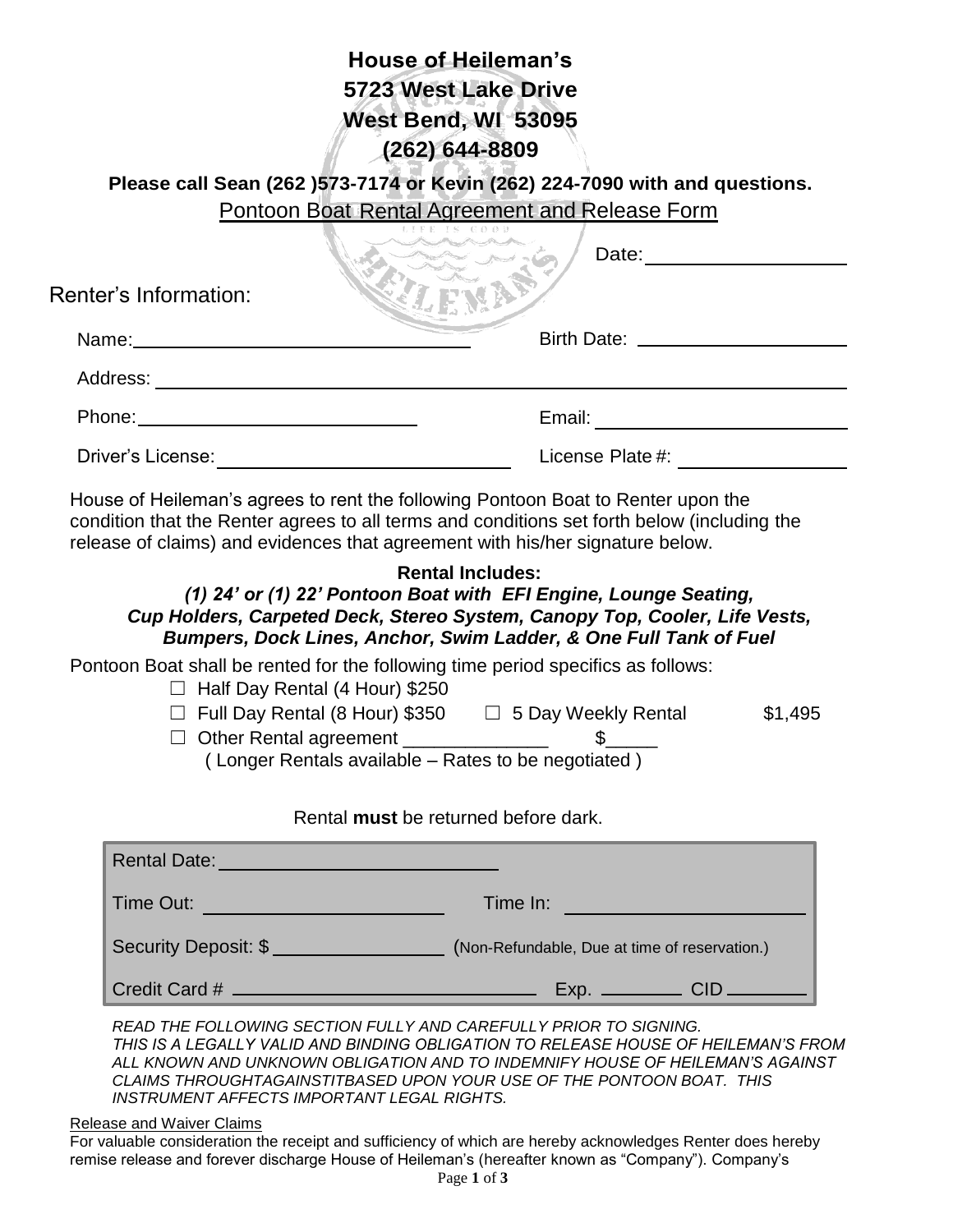agents, servants, successors, heirs, executors, administrators and personal representatives of and from all and all manner of actions, cause of actions, suits, debts, dues, contracts, judgments, damages, claims, and demands whatsoever in law and equity, which Renter ever had, now has, or which Renter's heirs, executors, administrators, or personal representatives hereafter can, shall or may have for or by reason of any matter, cause or thing whatsoever arising out of this agreement: out of the use (misuse, or abuse) of the Pontoon Boat: or in any way arising out of the rental relationship between Renter and Company.

#### Indemnification

For good and valuable consideration, the receipt and sufficiency of which are hereby acknowledged. Renter hereby expressly agrees to indemnify and hold harmless House of Heileman's. Company's agents, servants, successors, heirs, executors, administrators and personal representatives against all suits, actions, claims, demands, or damages that arise out the Renter's use, misuse or abuse of Pontoon Boat.

#### Use of Pontoon Boat Boat

The intention of House of Heileman's is to provide an enjoyable means of recreation. The Pontoon Boat may not be used for towing, sub-leasing, racing, or any illegal purpose. Each machine must be operated by an individual at least 18 years old, or having completed WI Boaters Safety Course, and in a safe and competent manner. Drivers and passengers of the rented Pontoon Boat will be solely responsible for any individual fines and penalties due to violations of the law. Any and all charges related to the impoundment or retrieval of the Pontoon Boat will be charged to the Renter, along with any lost rental time.

#### **TERMS AND CONDITIONS**

1. **Assumption of risk**. Renter acknowledges that the activities for which the Pontoon Boat is designed include inherent dangers, including the possibility of bodily injury and or death: if Pontoon Boat is not used as intended, Renter assumes and accepts all risks associated with the use of the Pontoon Boat. **\_\_\_\_\_Renter's Initials**

2. **Acceptable use**. Renter agrees and acknowledges that he/she will be the sole operator of the Pontoon Boat and will use the Pontoon Boat in a careful, safe and conscientious manner. Renter shall at all times observe and adhere to any rules and guidelines of the House of Heileman's and any applicable local, state and federal laws. **\_\_\_\_\_Renter's Initials**

3. **Prohibited Activities**. Renter shall not violate any of the following rules and regulations during his/her operation of Pontoon Boat: There are **no pets** permitted on the Pontoon Boat. There is **no towing** of individuals from Pontoon Boat. **\_\_\_\_\_Renter's Initials**

4. **Age**. Renter is at least 18 years of age. No one under the age of 18 is permitted to operate the Pontoon Boat. **\_\_\_\_\_Renter's Initials**

5. **Unsafe Use**. If at any time House of Heileman's determines that Renter has engaged in an unsafe or hazardous use of the Pontoon Boat, House of Heileman's may immediately terminate the rental. Upon notification of termination Renter must return the Pontoon Boat to the designated docking area immediately. If the rental is terminated for unsafe or hazardous use, Renter will not be refunded his/her security deposit. House of Heileman's shall determine in its sole discretion whether any behavior or activity is "unsafe or hazardous". **\_\_\_\_\_Renter's Initials**

#### 6. **Conditions of Pontoon Boat Upon Return**.

The Renter shall return the Pontoon Boat to the designated docking area clean, free of garbage and debris and in the same condition as it was in when given to Renter, excepting ordinary wear and tear. Renter shall be responsible for any damage caused to Pontoon Boat during the rental period. House of Heileman's shall retain any portion (or all) of the Renter's damage deposit as necessary to cover repairs for such damages. To the extent that damages to the Pontoon Boat exceed the amount of the damage deposit, Renter will be billed by House of Heileman's for the full amount of damages caused by Renter during the rental period, including reasonable attorney's fees if collection services are needed due to non-Payment.

7. **Damages**. **Renter shall be responsible for any and all damages.** Should any damages occur, House of Heileman's will provide an itemized repair bill including lost rental time (lost rental time begins with the date of the damage and stops when Pontoon Boat is once again available for rental). The itemized repair bill including lost rental time must be paid in full upon presentation of bill to Renter.

8. **Late Return**. If Renter returns the Pontoon Boat to designated docking area more the 15 minutes after the scheduled "Time In", Renter shall be charged \$50.00 per 15 minute increments.

9. **I acknowledge that I am not using any medication at this time either prescription or nonprescription: that would impair my ability to operate a Pontoon Boat. I further acknowledge that I have been given full and proper instruction in operating the said Pontoon Boat in a safe manner.**

**\_\_\_\_\_Renter's Initials**